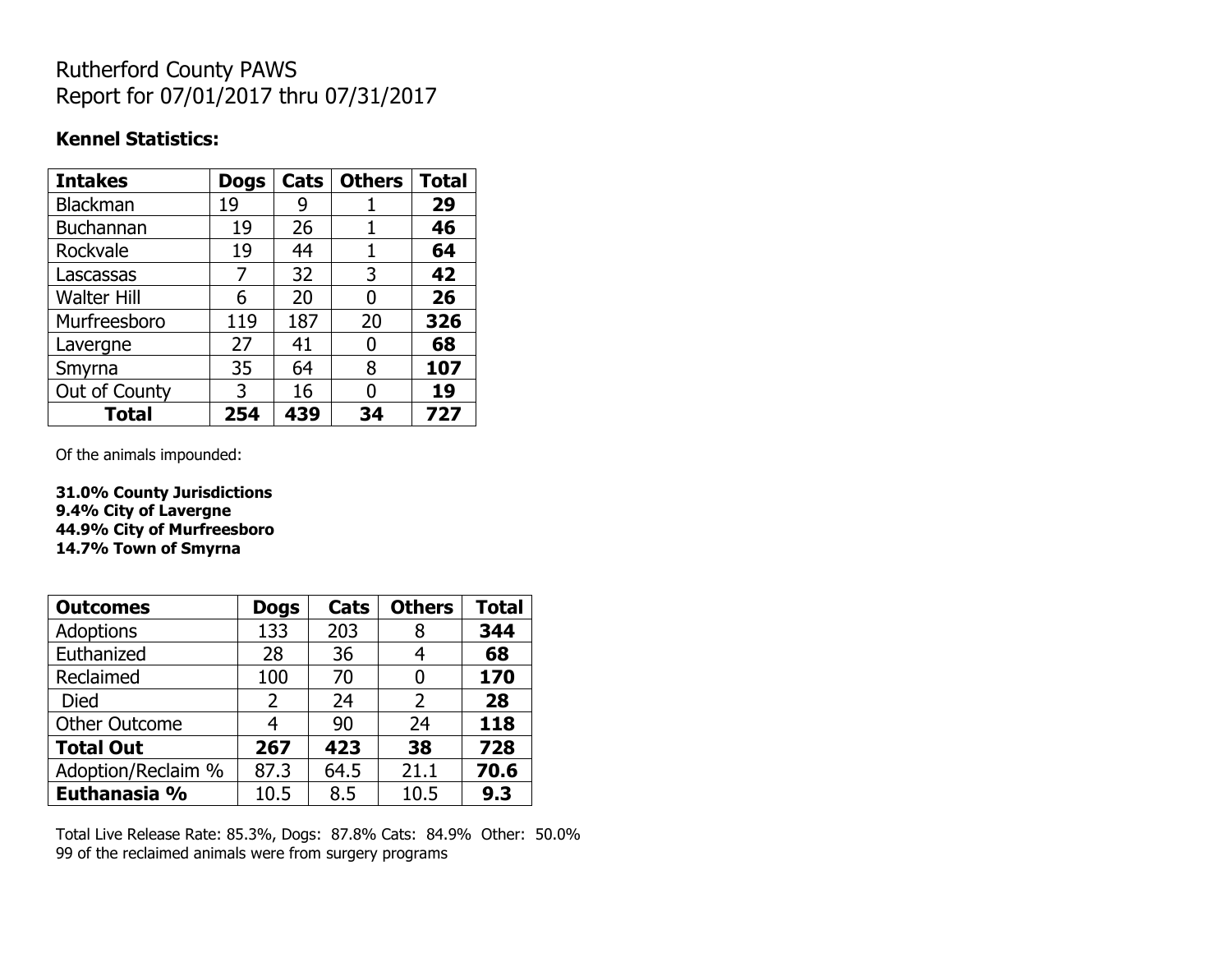Animals left in shelter on 07/31/2017: 163

2019 People visited the shelter looking for a lost /new pet.

2447 Logged calls/voice mails for the month.

## **Activity Report by Jurisdiction:**

| Zones        | <b>Calls Received</b> | Calls Completed |
|--------------|-----------------------|-----------------|
| Blackman     | 257                   | 259             |
| Buchannan    | 166                   | 168             |
| Lavergne     | 274                   | 274             |
| Lascassas    | 103                   | 104             |
| Murfreesboro | 737                   | 742             |
| Rockvale     | 160                   | 160             |
| Smyrna       | 270                   | 268             |
| Walter Hill  | 104                   | 103             |
| Out of Area  | 33                    | 33              |
| <b>Total</b> | 2104                  | 2111            |

39.2% County Jurisdictions 13.0% City of Lavergne 35.0% City of Murfreesboro 12.8% Town of Smyrna